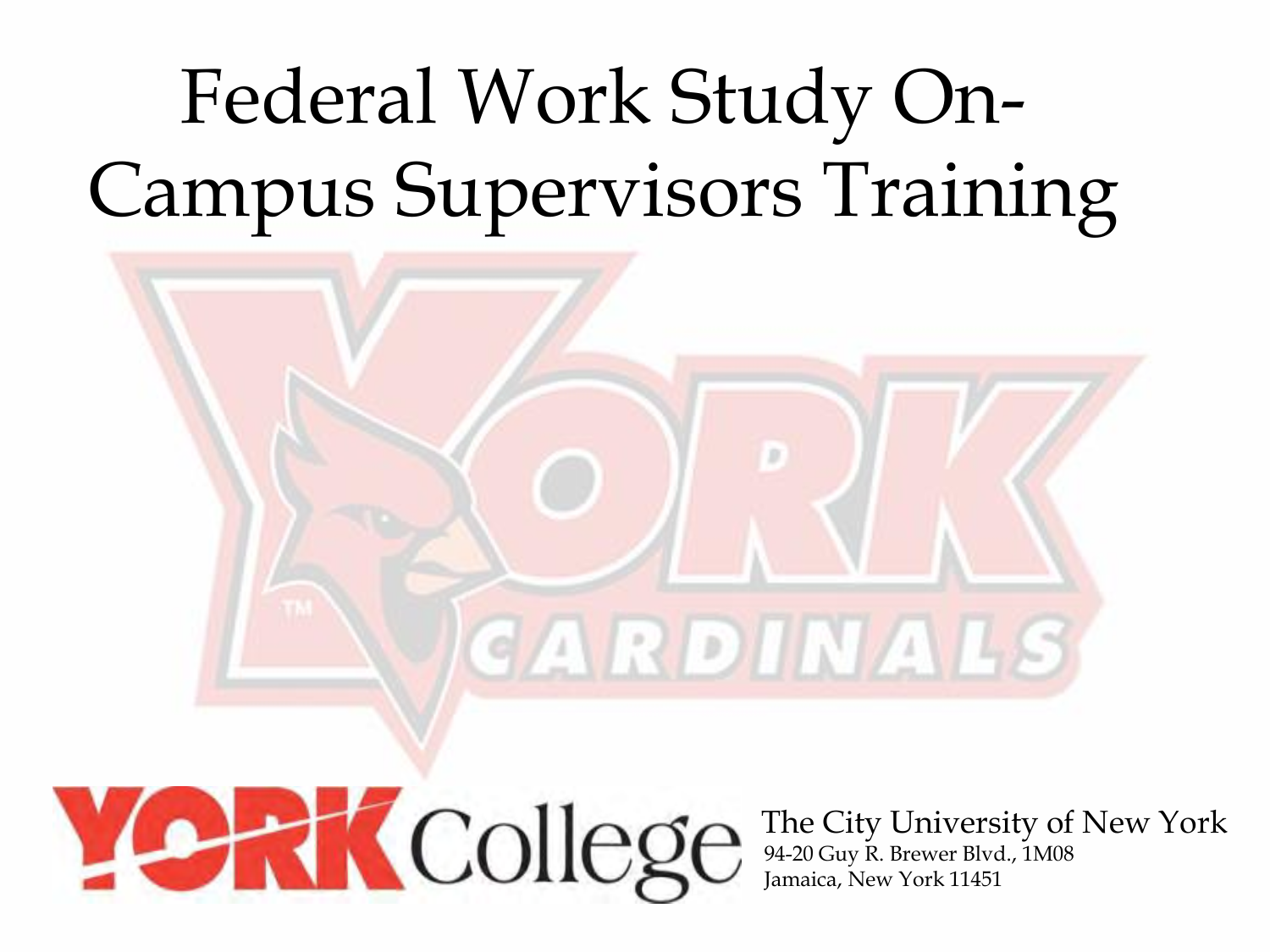**Federal Work Study Coordinator**  Cheryl Morrison [cmorrison@york.cuny.edu](mailto:cmorrison@york.cuny.edu)

> **Financial Aid Director**  Beverly Brown [bbrown@york.cuny.edu](mailto:bbrown@york.cuny.edu)

**Financial Aid Associate**  Abram Bolouvi [abolouvi@york.cuny.edu](mailto:abolouvi@york.cuny.edu)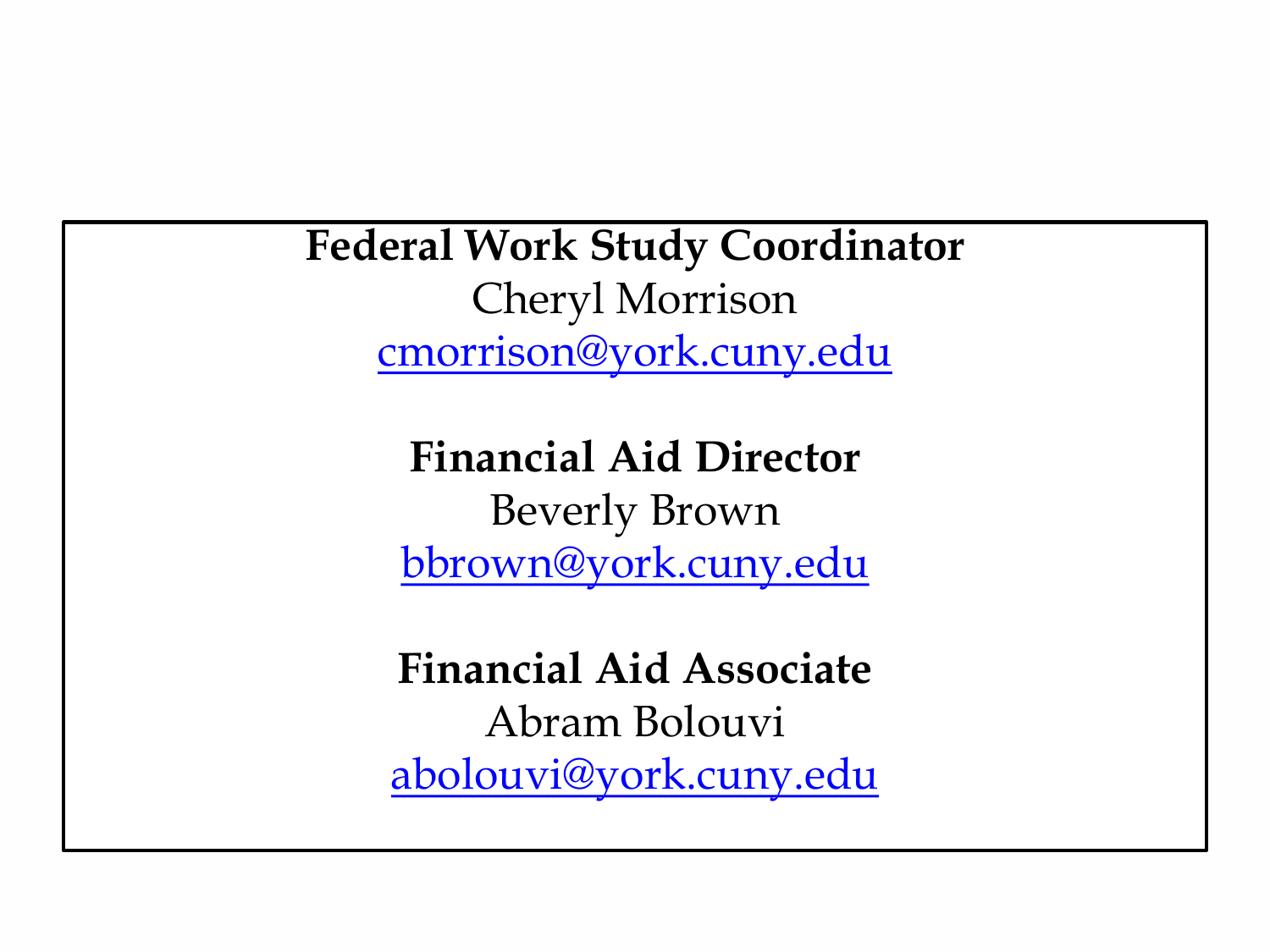### **Welcome Federal Work Study (FWS) Questions and Concerns**

All inquiries and concerns regarding the Federal Work Study Program are encouraged to email the Federal Work Study Coordinator Cheryl Morrison at:

[cmorrison@york.cuny.edu](mailto:cmorrison@york.cuny.edu)

Financial Aid Office – York College Room 1M08

\* Students should first speak with their supervisors regarding timesheets, payments, and remaining hours. Supervisors will contact FWS Coordinator on behalf of the student for any unanswered questions.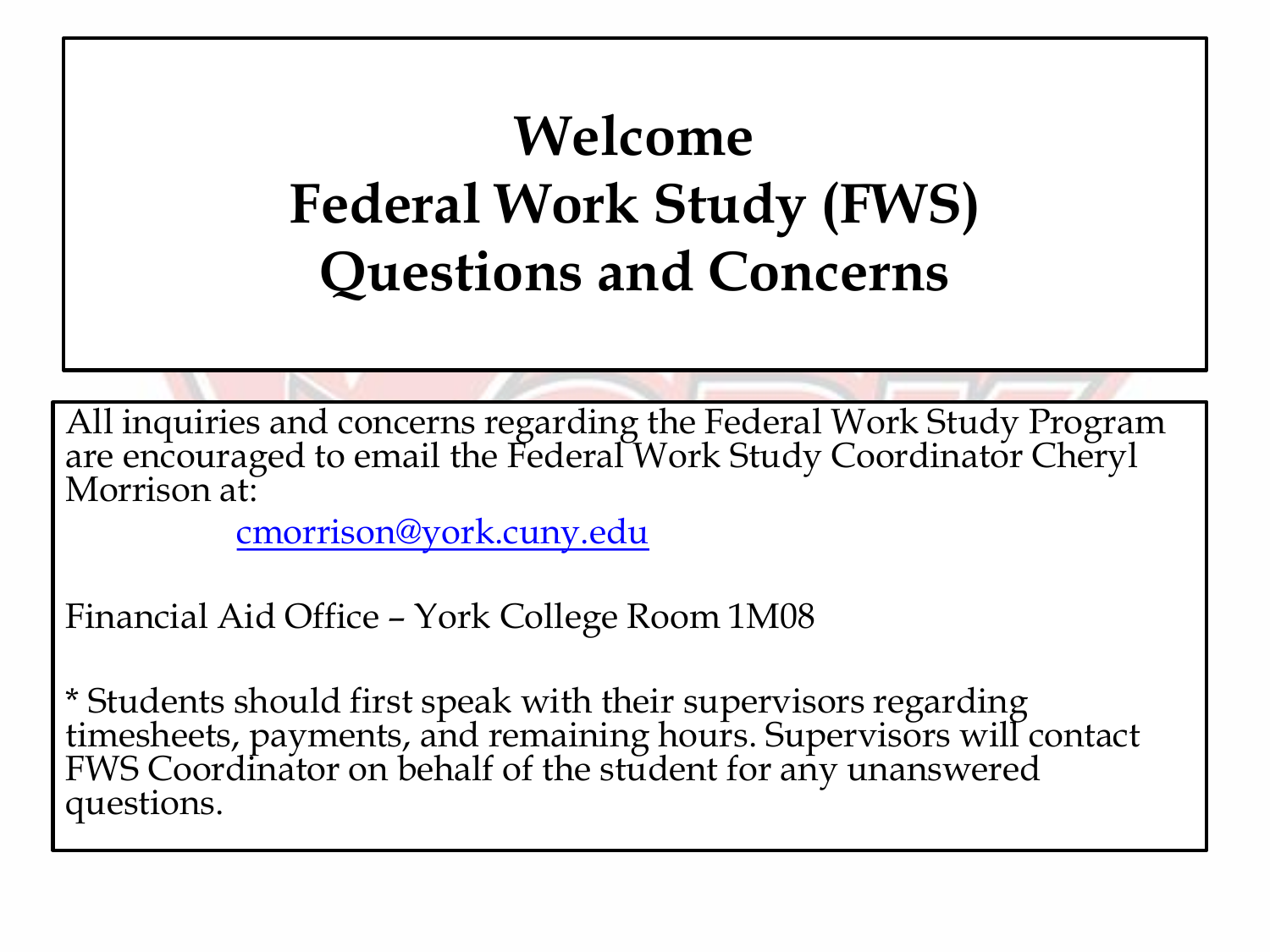### **Federal Work Study Supervisor Yearly Training Session**

Supervisors are mandated to complete the Statement of Federal Work Study's training session at the end of this presentation **and** the new "Need Request" form for the new academic year

Completed statements must be submitted to Cheryl Morrison before you are assigned a student workers in your area.

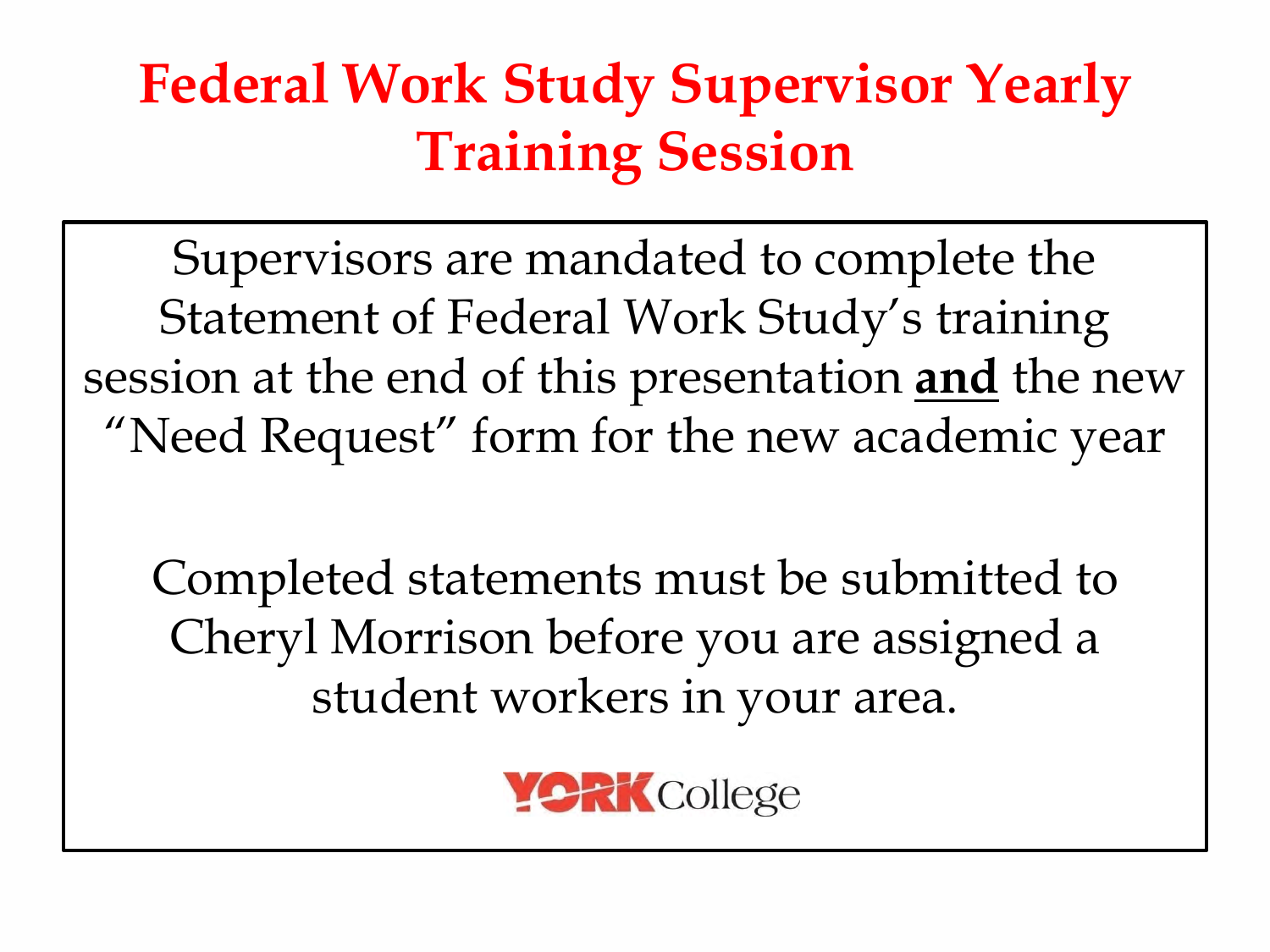#### Basic Eligibility for FWS —

Submit a current year FAFSA and be awarded FWS on CUNY First. Complete the Verification Process (if selected for verification)

 $\checkmark$ Enroll and maintain at least 6 credits during the semester\*.

Meet Satisfactory Academic Progress (SAP)

Not in Loan Default.

 $\checkmark$  Meet and maintain Financial Aid Eligibility Requirements.

Accept award online.

Attend one (1) orientation session each academic year.

\*Summer employment is for continuing students ONLY– students must be registered for the Fall semester (6 credits). They do not have to be taking classes in the Summer session but must be registered for the Fall semester (6 credits minimum)

*FRESHMEN CANNOT WORK SUMMER FOREIGN NATIONAL STUDENTS DO NOT QUALIFY FOR FWS*.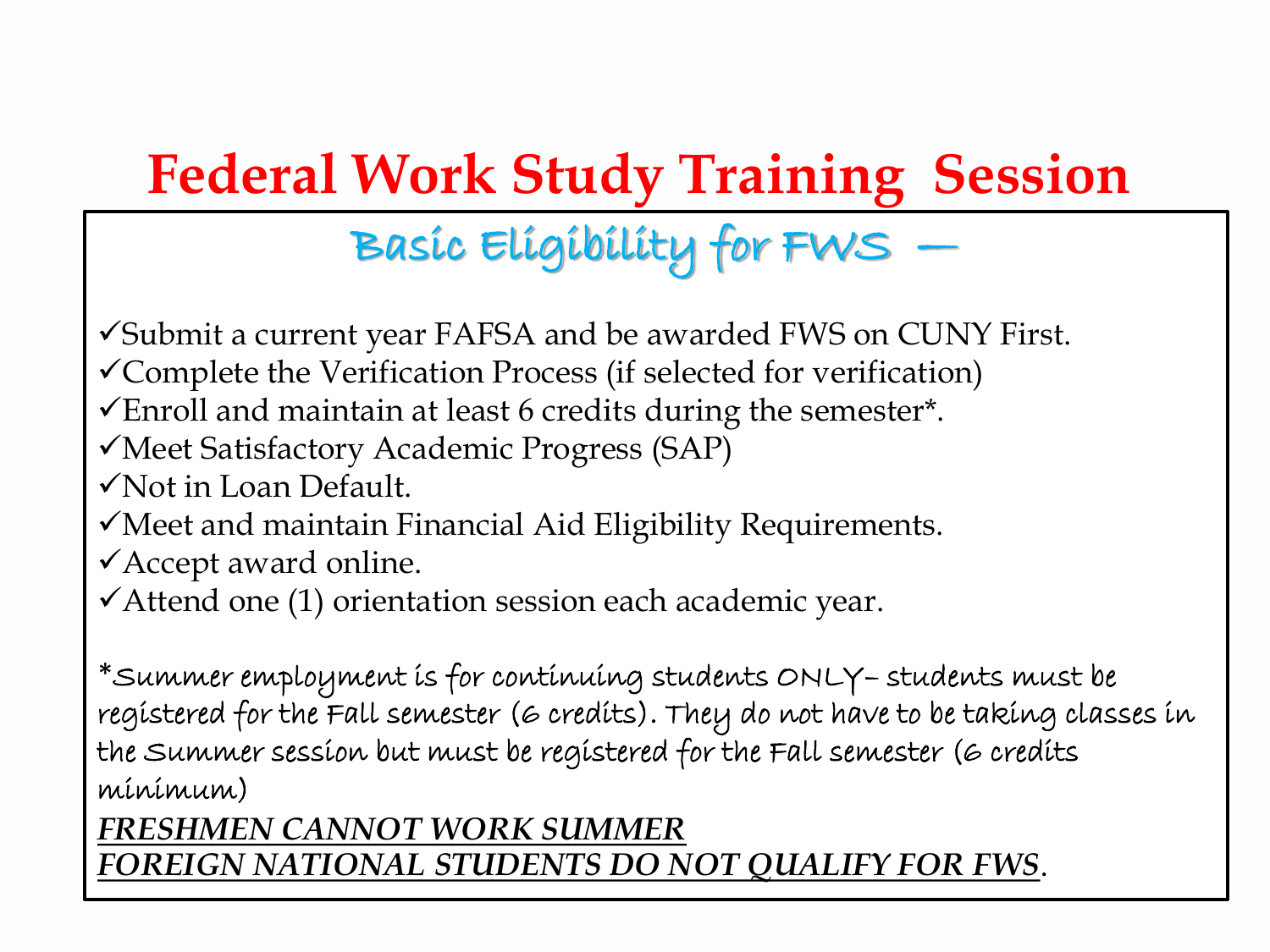#### Mission of the program

Provides financial assistance for students and help pay for college expenses.

Gives valuable training/experience so that students become employable with office skills.

Gives valuable opportunity for great networking for future career and/or educational opportunities.

Provides students an opportunity to participate in Family Literacy Program ( America Reads Program)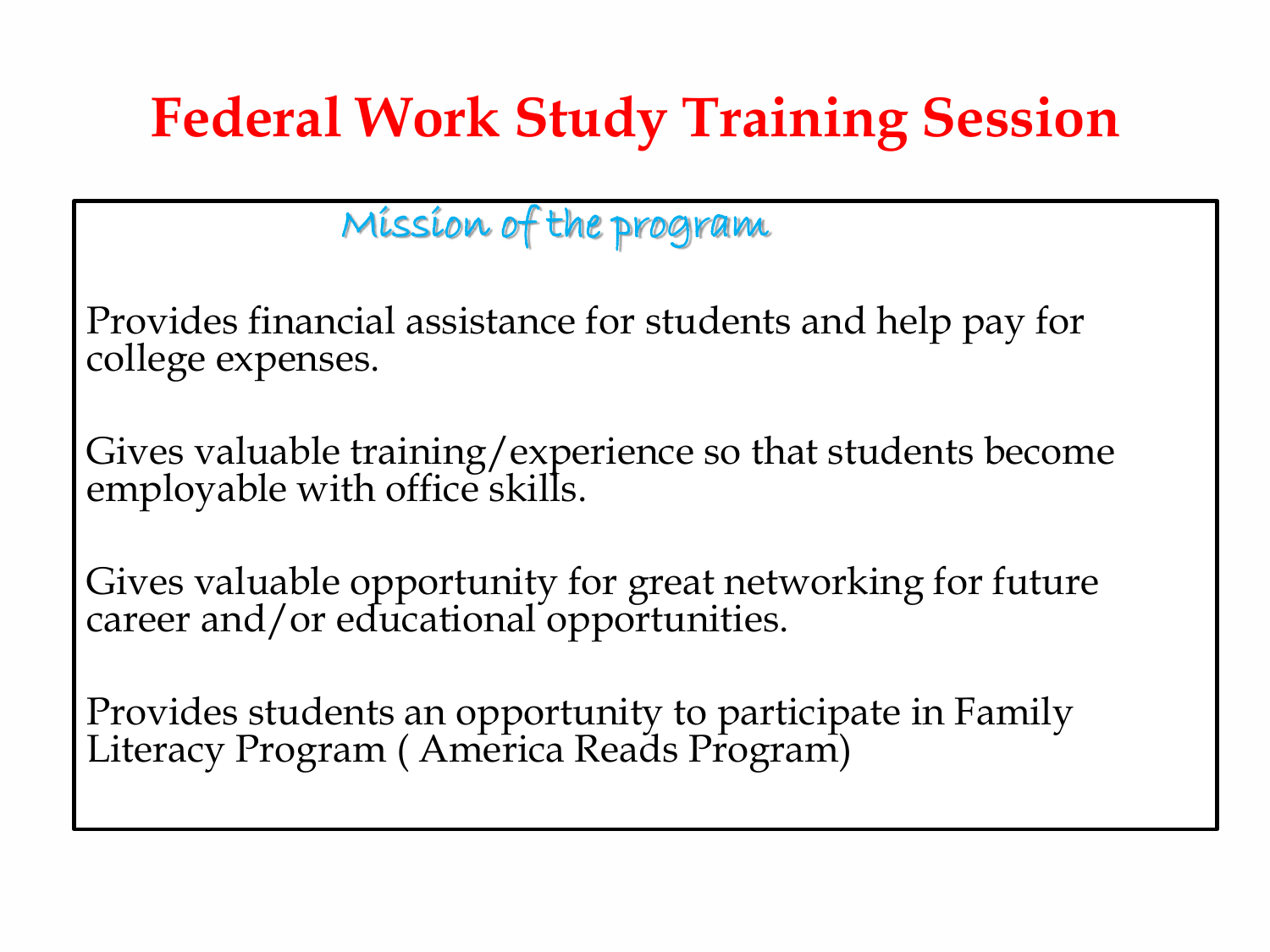#### Supervisor's gain..

- Additional staff that is paid from Federal Work Study grant.
- Opportunity to assist our students to become better applicants when seeking employment prior or post graduation.
- It does not cost money to your department (unless student goes over award).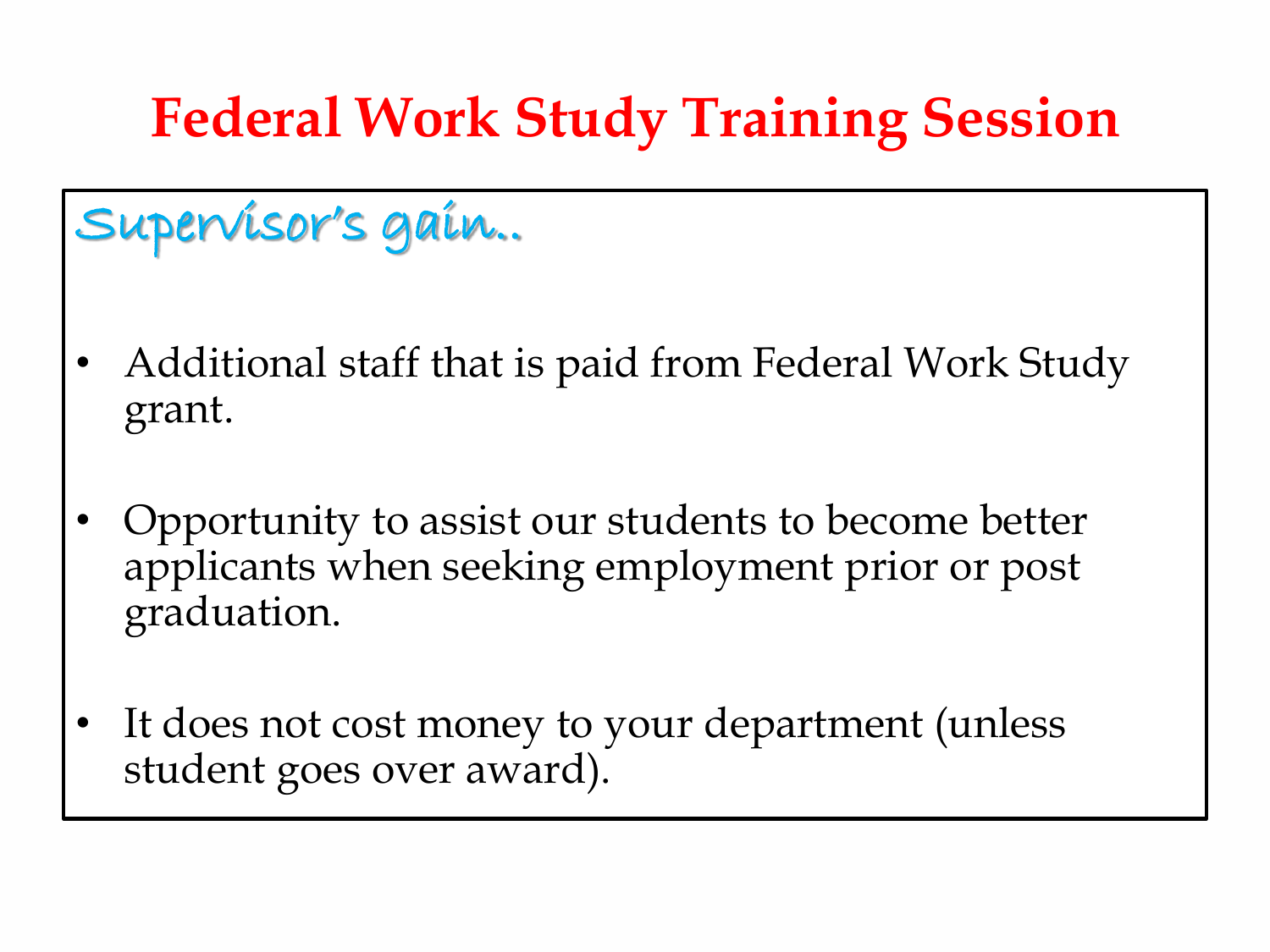What is Federal Work Study?

- Program was created under the Economic Opportunity Act of 1964.
- Provides part-time jobs for undergraduate/graduate students with financial need.
- Is available to full-time or part-time students (6 or more credits).
- Program encourages community service work and work related to the student's course of study.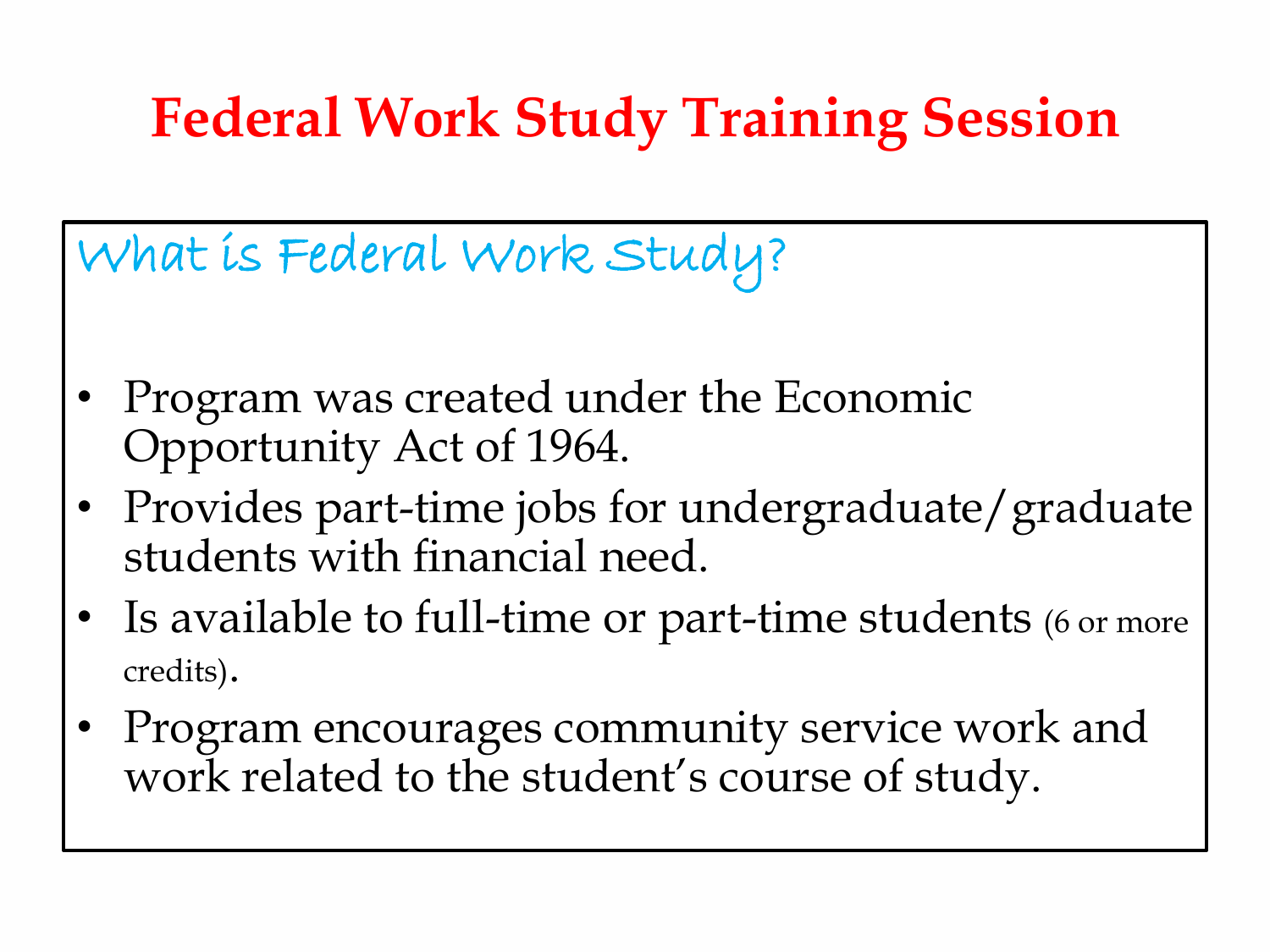How can Students get a Federal Work Study Award?

Submit the current academic year Free Application for Federal Student Aid (FAFSA) as early as it becomes available. File on [www.fafsa.gov](http://www.fafsa.gov/)

Indicate on FAFSA that the student wants to apply for Federal Work-Study. Select "Yes"

Meet Federal and CUNY eligibility criteria FWS funds awarded will be posted to the student's CUNYfirst account. Students can view award by: Student Center -> View Financial Aid -> Select Aid Year. Every student can see their award and updates.

The FWS award offered must be "accepted" by the student on their CUNYfirst account prior to placement .

Awards not accepted early in the semester can result in the cancellation of funds.

Discretionary funding is another way to receive a FWS award. Funding will be given until exhausted as funds permits. Students must not work without a given "Authorization to Work." Authorization comes by email or phone call from the Financial Aid office . **Every student needs an emailed and/or a verbal approval from the FWS coordinator, Cheryl Morrison, before working.** 

Every student must attend one (1) orientation every academic year before working. Six (6) orientation sessions are offered at the beginning of each semester.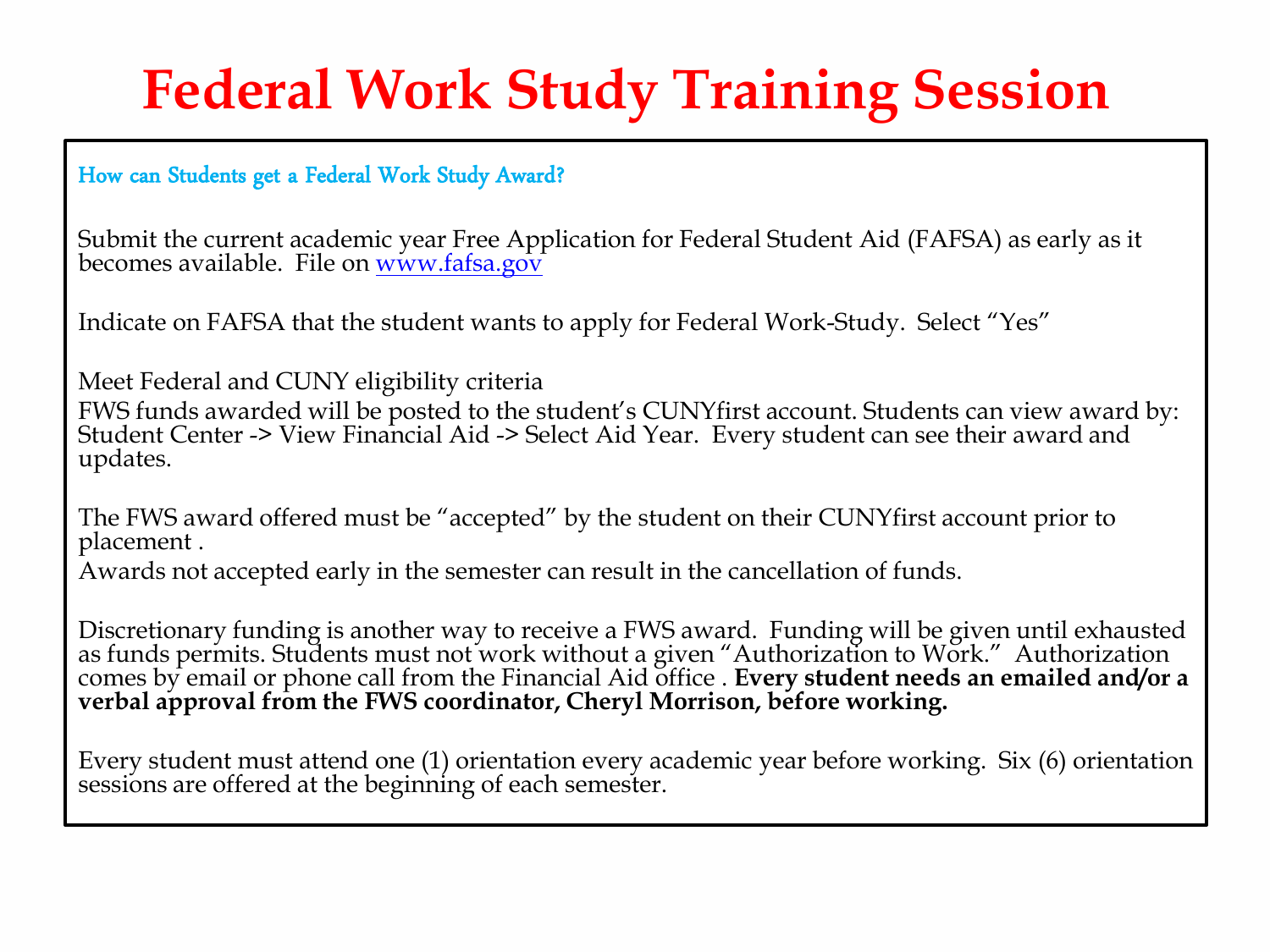Where can students see job listing?

On campus jobs are listed online for students to know the job availability.

Area supervisors must complete a "Need Request Form" each academic year. The Need Request Form is at the end of this Supervisor Training Session. The completion of Supervisor Orientation Training page for both supervisors in the area and Need request form need must be submitted to the FWS coordinator 30 days prior to the start of classes each semester. Submitted forms will have job advertisement online to attract and notify students of vacancies. Late submission will delay online advertisement.

Completed forms can be accepted by scanned email, fax or by interoffice mail.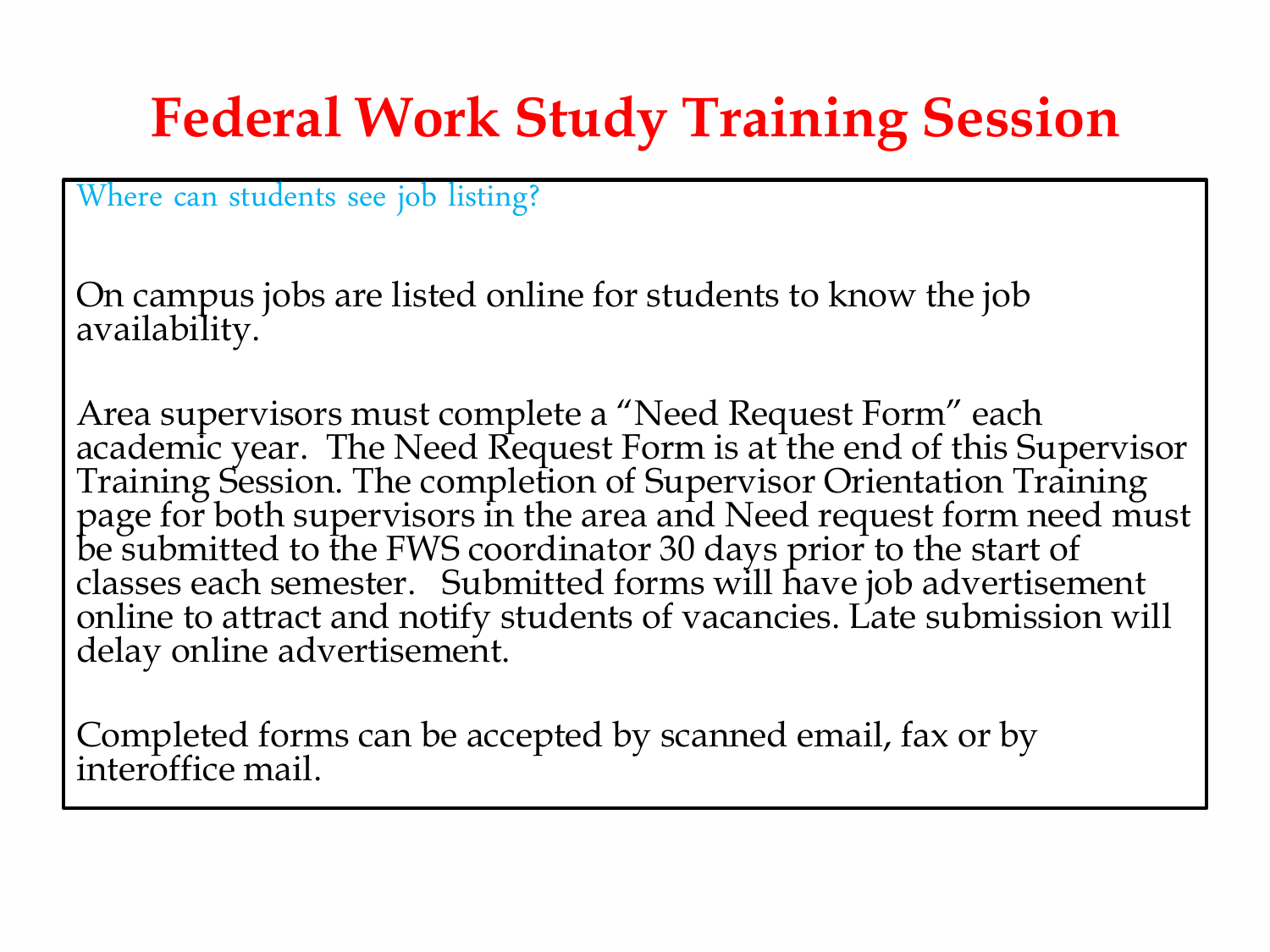### How can students know to attend Orientation?

- Dates, times and location are on York College Financial Aid web page every semester.
- The Financial Aid office also has information posted at the beginning of each semester for students to attend.
- Students with FWS award are emailed with orientation sessions notice.
- Supervisors are notified by email each semester regarding dates they can attend orientation to hire students.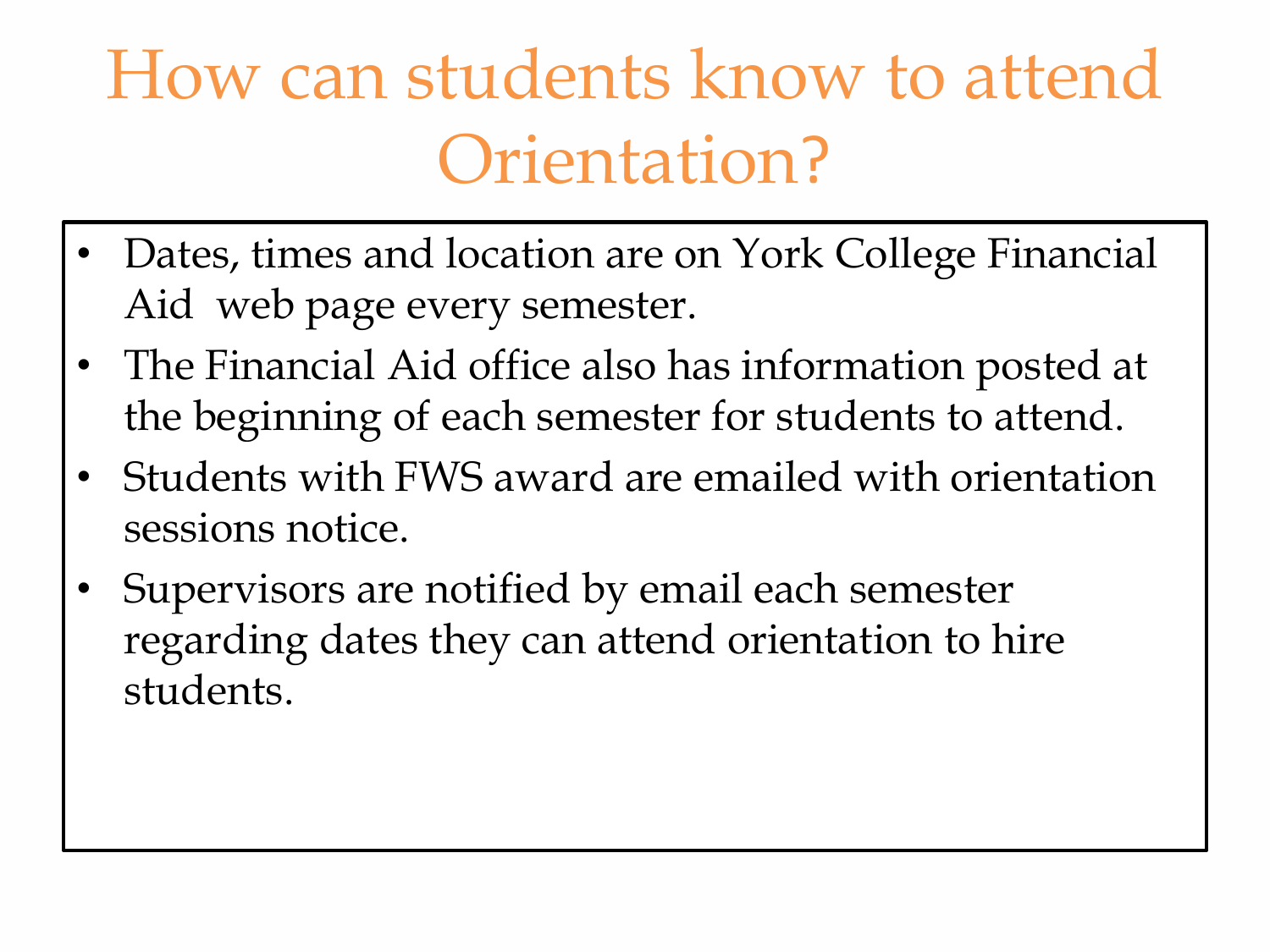# FWS Responsibilities include:

- Direct supervision and training of Federal Work-Study employees by the approved FWS supervisor(s).
- Ensure FWS student employees are not sent off-campus on personal errands for supervisors or staff. (i.e. to buy coffee, lunch, etc.). Supervisors will be liable if the student incurs an injury while performing the errand.
- FWS employees who work on-campus are not covered by worker's compensation.
	- No heavy lifting
	- No handling of dangerous equipment or hazardous materials
	- No janitorial duties
- If a student does not show up for work, contact the student.
- Discuss attendance and office/department policies and expectations.
- Send an official letter/email to Financial Aid Office if student chooses not to continue working with the program.
- Supervisors must be knowledgeable of CUNY Board Policy Against Sexual Harassment.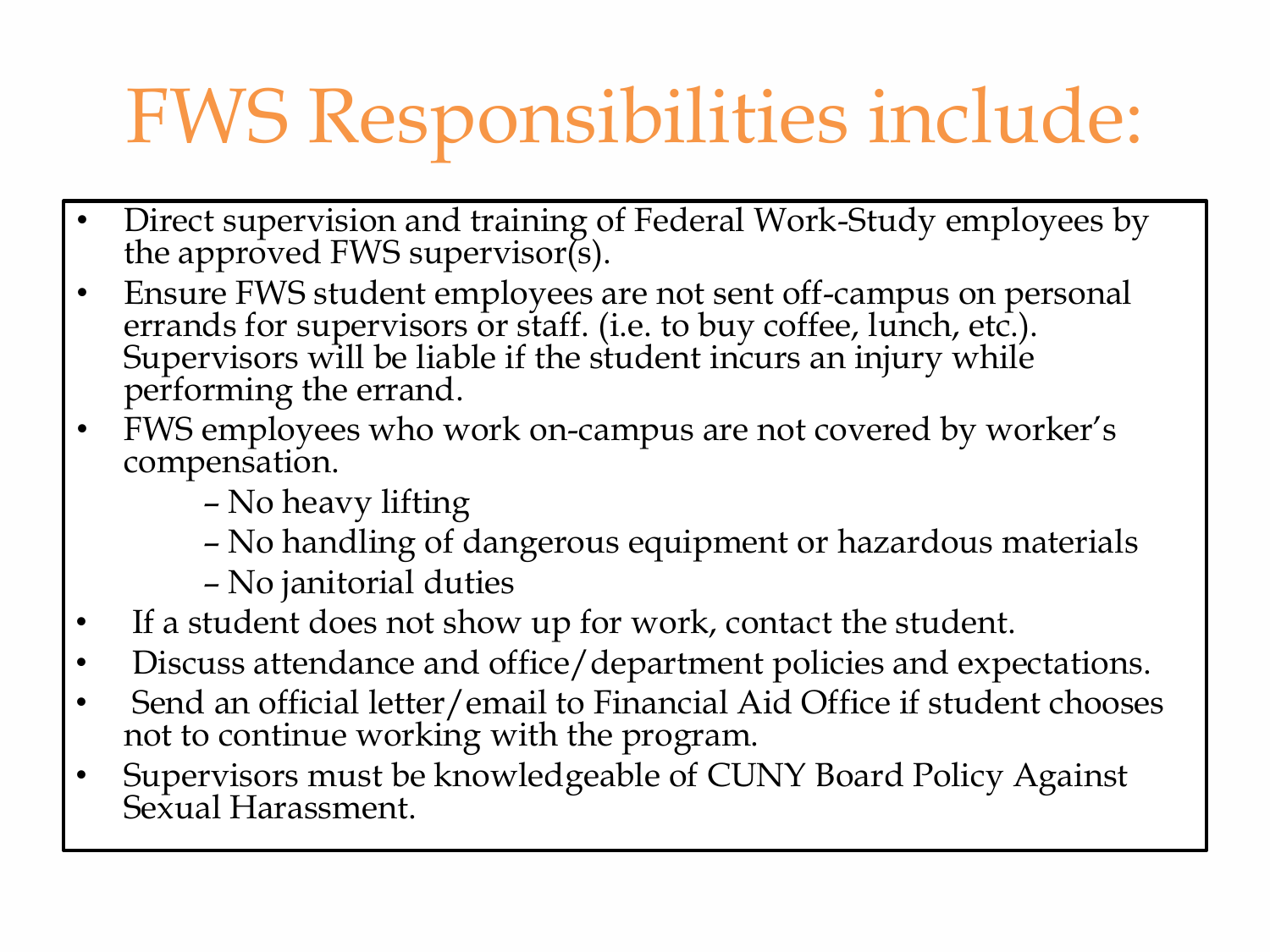## Completing Forms and Interviewing Students

- FWS programs hope to give valuable interviewing and office experience to students. Please interview as many students as you can to give students the interview experience. Only hire office/departmental need.
- Students are only hired at the beginning of each semester. Job availability will be displayed on our Financial Aid web page. Interested students will call for an interview.
- Supervisors are strongly encouraged to attend as many FWS Information/Orientation session at the beginning of each semester.
- FWS Information/Orientation session dates and times are online approximately one (1) month before each semester begins. Each session last about 2 hours. Supervisors are welcomed at the later 40 mins of each session to verbally advertise their departmental needs. Supervisors may hire on spot.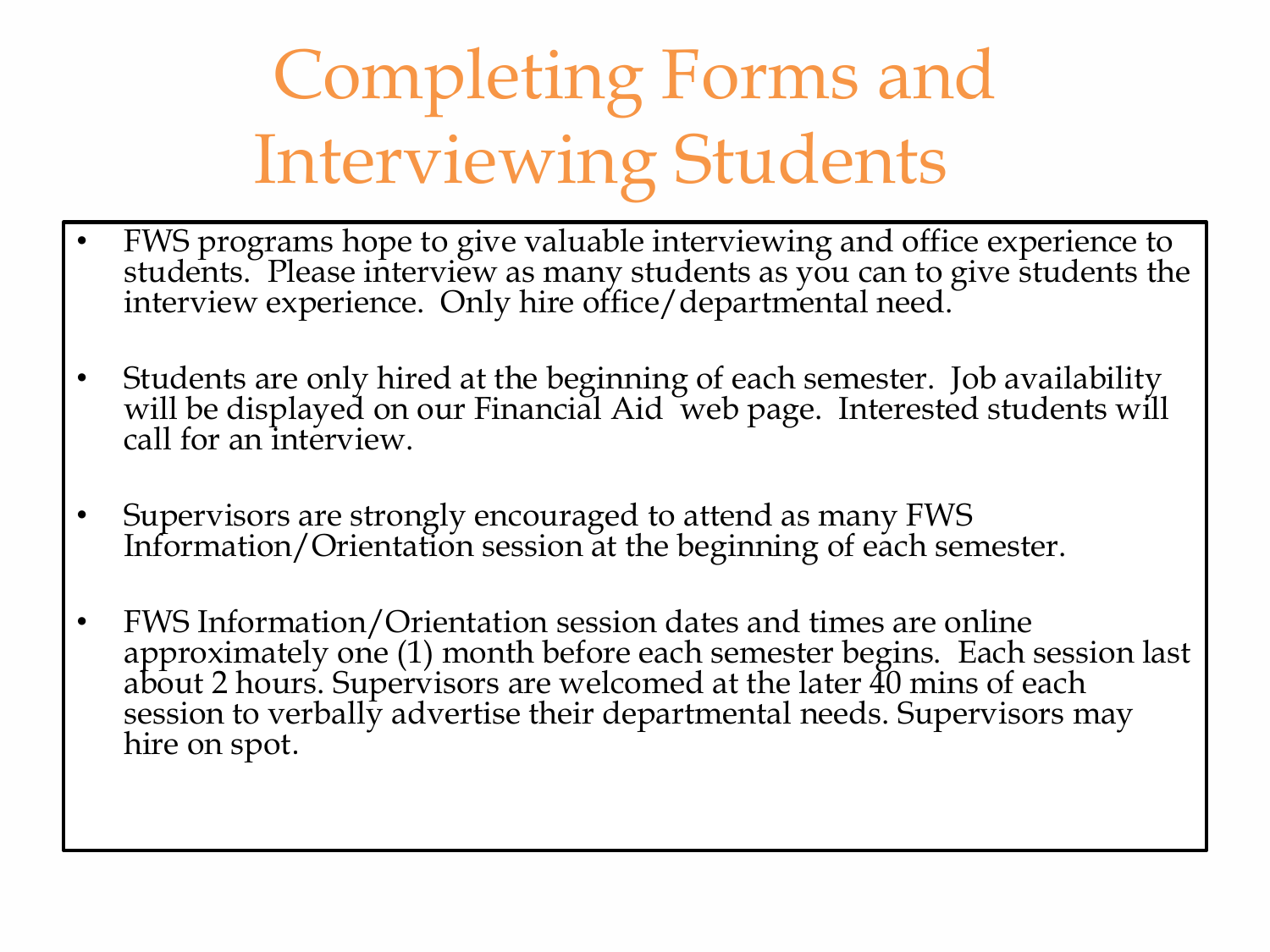### FWS Placement Procedure

- Potential student workers attend information session where they are given an employment packet.
- Interview as many students as you desire but only hire departmental need.
- Discuss and establish work schedule that will not conflict with student's class schedule. Complete and sign employment packet.
- Do not separate employment packet. Sign and/or initial only in "supervisor" sections. Do not complete or sign I-9.
- Wait for confirmation that student can begin working from FWS coordinator or representative.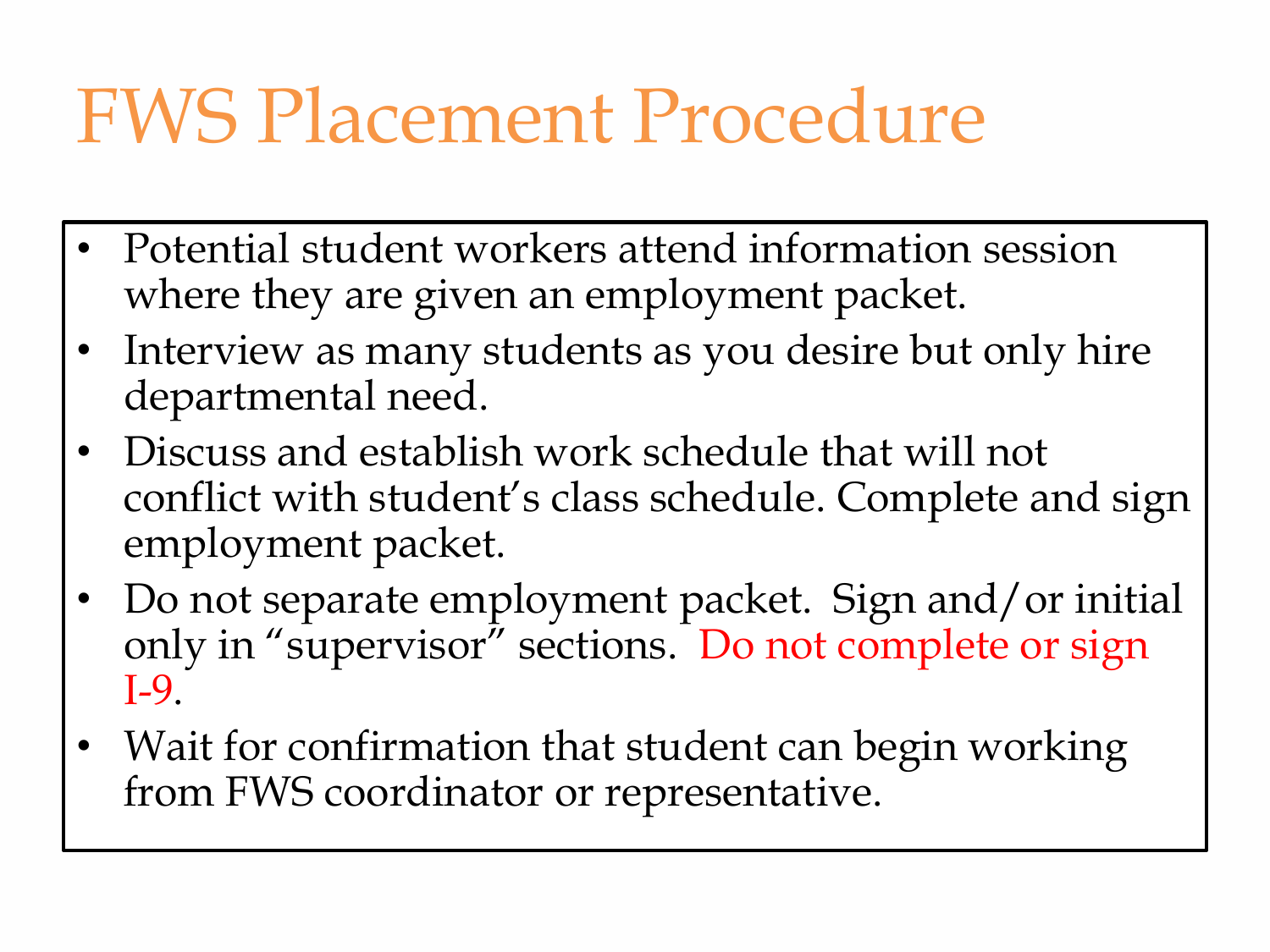### When Clearance is Given:

- Supervisor contact student to start working
- Maintain a sign-in/out log for student worker. (Keep for 6 years for auditing purposes)
- Both supervisor(s) and student worker should keep track of remaining hours.
- Do not submit timesheets for more than allotted hours. Understand excess hours submitted may have to be paid from departmental budget. (You will be notified when this occurs).
- FWS students are emailed each pay period regarding remaining hours and that they can expect a pay check.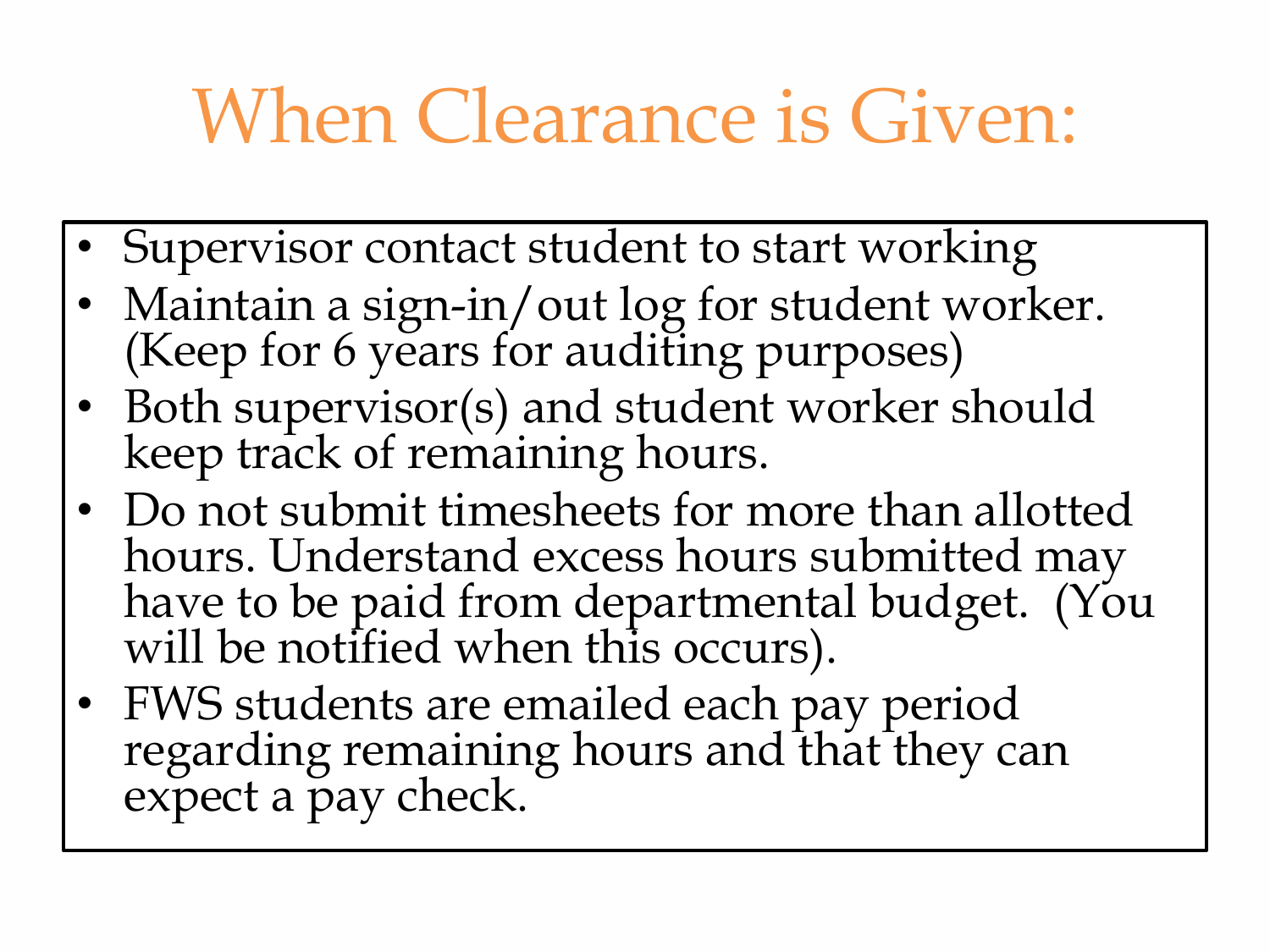# FWS Payroll and Timesheet

- Timesheets MUST ONLY be completed by supervisors.
- A copy of the submitted timesheet should be given to students for their records (pink carbon copy).
- Timesheet must be submitted on time; any late submission violates Federal Labor Law.
- Supervisors must maintain their timesheet copy for 6 years (yellow carbon copy).
- Each contract/acknowledgement form must have two (2) supervisors signatures before employment can be granted. Only the two FWS supervisors on the contract/acknowledgement form are allowed to sign timesheets.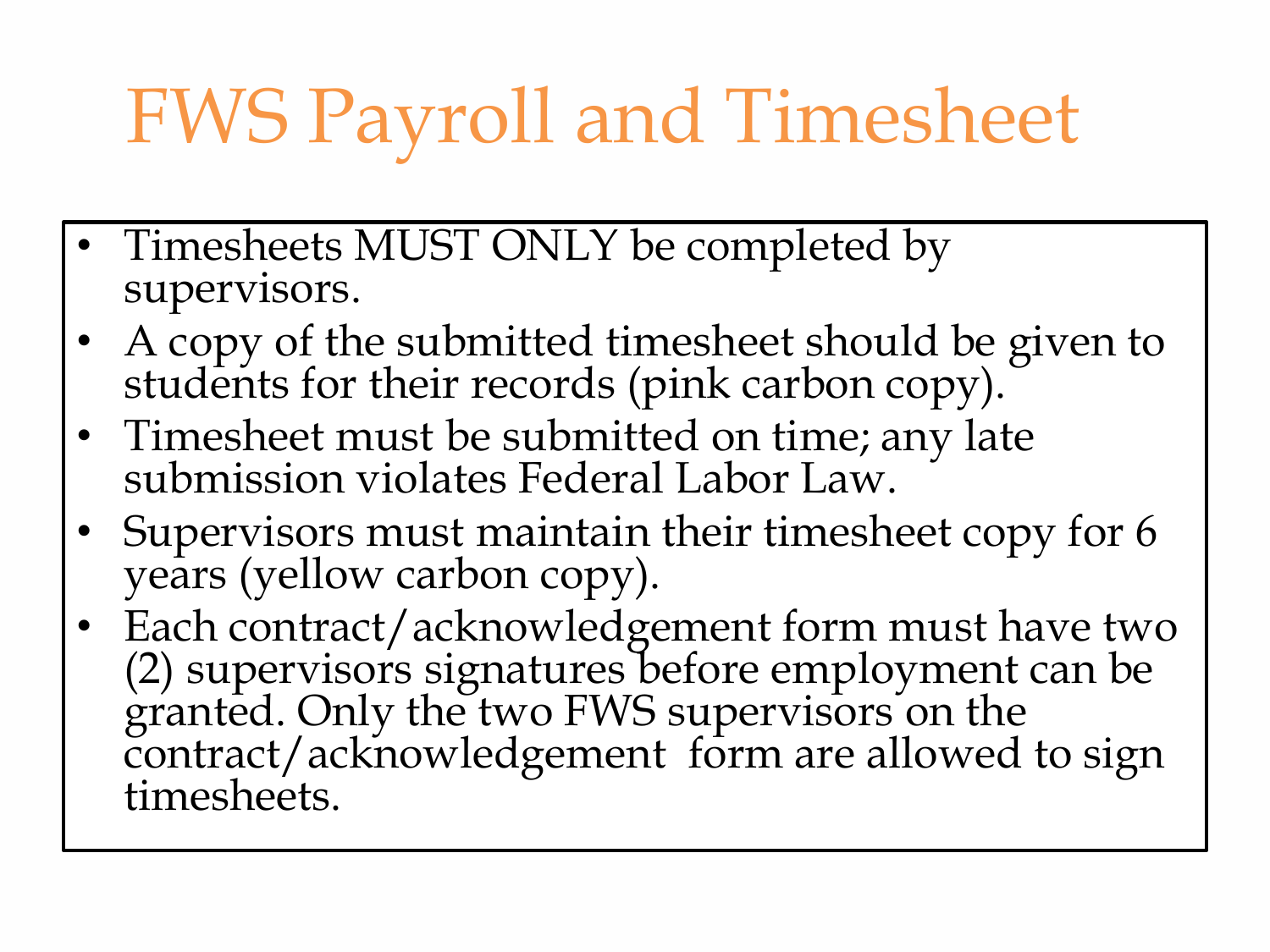| New York                                                                                                                                                                                                                                                                                                                                                                                                                                                                                                                                                                                                                                                                                                                                                                                                                                                                                                                                                                                                                                                                                                                                                                                                                                                                                                                                                                                               |  |                  | <b>PRK</b> College |                                                                                                    |                                                                                        |  |
|--------------------------------------------------------------------------------------------------------------------------------------------------------------------------------------------------------------------------------------------------------------------------------------------------------------------------------------------------------------------------------------------------------------------------------------------------------------------------------------------------------------------------------------------------------------------------------------------------------------------------------------------------------------------------------------------------------------------------------------------------------------------------------------------------------------------------------------------------------------------------------------------------------------------------------------------------------------------------------------------------------------------------------------------------------------------------------------------------------------------------------------------------------------------------------------------------------------------------------------------------------------------------------------------------------------------------------------------------------------------------------------------------------|--|------------------|--------------------|----------------------------------------------------------------------------------------------------|----------------------------------------------------------------------------------------|--|
|                                                                                                                                                                                                                                                                                                                                                                                                                                                                                                                                                                                                                                                                                                                                                                                                                                                                                                                                                                                                                                                                                                                                                                                                                                                                                                                                                                                                        |  |                  |                    | FEDERAL WORK STUDY PROGRAM STUDENT/EMPLOYER ACKNOWLEDGMENTS                                        |                                                                                        |  |
| STUDENT INFORMATION                                                                                                                                                                                                                                                                                                                                                                                                                                                                                                                                                                                                                                                                                                                                                                                                                                                                                                                                                                                                                                                                                                                                                                                                                                                                                                                                                                                    |  |                  |                    |                                                                                                    | Date: 1980                                                                             |  |
| Lost Name                                                                                                                                                                                                                                                                                                                                                                                                                                                                                                                                                                                                                                                                                                                                                                                                                                                                                                                                                                                                                                                                                                                                                                                                                                                                                                                                                                                              |  |                  | - First Name       | $\label{eq:2.1} \begin{array}{ll} \mathcal{L}_{\text{max}} & \mathcal{L}_{\text{max}} \end{array}$ | $-50^\circ$                                                                            |  |
| EMPL. IDS: LAST 4 126713-38 2006/06                                                                                                                                                                                                                                                                                                                                                                                                                                                                                                                                                                                                                                                                                                                                                                                                                                                                                                                                                                                                                                                                                                                                                                                                                                                                                                                                                                    |  |                  |                    | Cellin Communication                                                                               |                                                                                        |  |
| ADORESS                                                                                                                                                                                                                                                                                                                                                                                                                                                                                                                                                                                                                                                                                                                                                                                                                                                                                                                                                                                                                                                                                                                                                                                                                                                                                                                                                                                                |  |                  |                    |                                                                                                    |                                                                                        |  |
| <b>Residence Number Street Address:</b><br>I certify by my signature below that I have seed and understand the rules and policies for the Federal Wock Study ("FWS") Program that I have                                                                                                                                                                                                                                                                                                                                                                                                                                                                                                                                                                                                                                                                                                                                                                                                                                                                                                                                                                                                                                                                                                                                                                                                               |  | <b>ApLB</b>      | a,                 |                                                                                                    | Zie Code                                                                               |  |
| three (and creative or muses) on af I am working in the FWS Program during the scenmen, will be envolved at least helf time in the Fall semester; and that I<br>on maintaining intisfactory academic progress toward my degree. I understand that If I drop below six (6) media, I am no longer eligible to work for<br>the PWR Program, and I will promptly inform my supervisor if this occurs. I understand that I am not authorized to work any bours that are in excess.<br>of my FWS awerd, since there will not be FWS funds available to pay me. I recognize that it is my responsibility to maintain records as<br>that I will not exceed the award amount. I also understand that my work-endy earnings through the PWS Pregram constitute taxable<br>income that must be reported on indenti, state and rity tax returns. Finally, I understand that I am not permitted to perform my work<br>study duties during class hours.                                                                                                                                                                                                                                                                                                                                                                                                                                                              |  |                  |                    |                                                                                                    |                                                                                        |  |
|                                                                                                                                                                                                                                                                                                                                                                                                                                                                                                                                                                                                                                                                                                                                                                                                                                                                                                                                                                                                                                                                                                                                                                                                                                                                                                                                                                                                        |  |                  |                    |                                                                                                    |                                                                                        |  |
| <b>SUPERVISOR INFORMATION</b>                                                                                                                                                                                                                                                                                                                                                                                                                                                                                                                                                                                                                                                                                                                                                                                                                                                                                                                                                                                                                                                                                                                                                                                                                                                                                                                                                                          |  |                  |                    |                                                                                                    |                                                                                        |  |
| Dept./Agency                                                                                                                                                                                                                                                                                                                                                                                                                                                                                                                                                                                                                                                                                                                                                                                                                                                                                                                                                                                                                                                                                                                                                                                                                                                                                                                                                                                           |  |                  | <b>Build</b>       |                                                                                                    |                                                                                        |  |
| Address:<br>Student Address                                                                                                                                                                                                                                                                                                                                                                                                                                                                                                                                                                                                                                                                                                                                                                                                                                                                                                                                                                                                                                                                                                                                                                                                                                                                                                                                                                            |  |                  |                    |                                                                                                    |                                                                                        |  |
| Supervisor Print Name                                                                                                                                                                                                                                                                                                                                                                                                                                                                                                                                                                                                                                                                                                                                                                                                                                                                                                                                                                                                                                                                                                                                                                                                                                                                                                                                                                                  |  | Room             |                    | Bulan                                                                                              | Zip Code                                                                               |  |
|                                                                                                                                                                                                                                                                                                                                                                                                                                                                                                                                                                                                                                                                                                                                                                                                                                                                                                                                                                                                                                                                                                                                                                                                                                                                                                                                                                                                        |  |                  |                    |                                                                                                    |                                                                                        |  |
| Alt. Supervisor Print Name                                                                                                                                                                                                                                                                                                                                                                                                                                                                                                                                                                                                                                                                                                                                                                                                                                                                                                                                                                                                                                                                                                                                                                                                                                                                                                                                                                             |  | "Tel.            |                    | Supervisor Broats<br>Alt Sup Email                                                                 |                                                                                        |  |
| I certify that I have reed and understand the rules and policies for the Federal Work Study ("FWS") Program, and I agree to adhere in<br>these rules and policies. I agree to hire the student identified above for the hour specified below, and I will allow the sindern no<br>continue to work, provided the student performs his/her tasks satisfacturily, until he/site exces the full FWS award or until the date<br>specified below as the "Last Day of Work." I understand that if a student works more than his/ber award allows. I will be responsible to pay the student houn the funds of my department or agency. I will maintain and sultmi<br>understand that federal regulations etipulate that students must receive timely pool<br>be returned to me and may dalay payment to the student. Finally, I undersur-<br>hours.                                                                                                                                                                                                                                                                                                                                                                                                                                                                                                                                                            |  |                  |                    |                                                                                                    | The the published designed and the state of<br><b>Uowed</b> to wo<br><b>V</b> ig class |  |
| Supervisor Signature                                                                                                                                                                                                                                                                                                                                                                                                                                                                                                                                                                                                                                                                                                                                                                                                                                                                                                                                                                                                                                                                                                                                                                                                                                                                                                                                                                                   |  |                  |                    |                                                                                                    |                                                                                        |  |
| Alternate Supervisor Signature                                                                                                                                                                                                                                                                                                                                                                                                                                                                                                                                                                                                                                                                                                                                                                                                                                                                                                                                                                                                                                                                                                                                                                                                                                                                                                                                                                         |  |                  |                    | Date:                                                                                              |                                                                                        |  |
|                                                                                                                                                                                                                                                                                                                                                                                                                                                                                                                                                                                                                                                                                                                                                                                                                                                                                                                                                                                                                                                                                                                                                                                                                                                                                                                                                                                                        |  |                  |                    |                                                                                                    | ALT. SLIP. INIITALS<br>ALT, SUP. INITIALS:<br>py of this document                      |  |
| NON-DISCRIMINATION STATEMENT: FWS STUDENT INITIALS: ______ PRIMARY SUP, INITIALS:<br>It is the policy of The City University of New York & York College to secrals, employ, retain, provoic and provide benefits to employees and to admit<br>and provide services for students without regard to race, color, creed, national neight, ethnicity, anosoty, religion, age, sex, sevant orientation, genote.<br>identity, mortal status legally regissued domestic permerably status, districtity, predisposing genetic characteristics, alienage, citizenship, pulltary or<br>veteran antors, or status as a victim of domestic violence. Sexual harmoment, a form of sex discrimination, is also profibited. Inquirms expecting the<br>College's non-discrimination policies can be directed to: Allicia Franqui, Eaq., Interim Chiad Divarsity OfficerTifle DC Countinator: Recen- AC 2H94.<br>cell: 716-242-2137; amule afrangui@vork.curry.edu.<br>We agree and understand the durins outlined on this firms are the activities needed to fulfill this component for the PNS Program. Any changes must be<br>mode in writing and signed off by the student and supervisor (s). We understand that the IWS student must rece<br>revised versions. Pending approval by the FWS Coordinator or datagree for compliance perpease of CUNY and<br>FOR FINANCIAL AID DIVICE USE ONLY<br>First Day to Wrete |  | Let Date to Week |                    | Summer<br><b>FWS Away</b>                                                                          | La Regulations.<br>Spring:                                                             |  |

## Sample Agreement

Please see where both supervisors need to sign and initial. A completed agreement requires four signatures and or initials.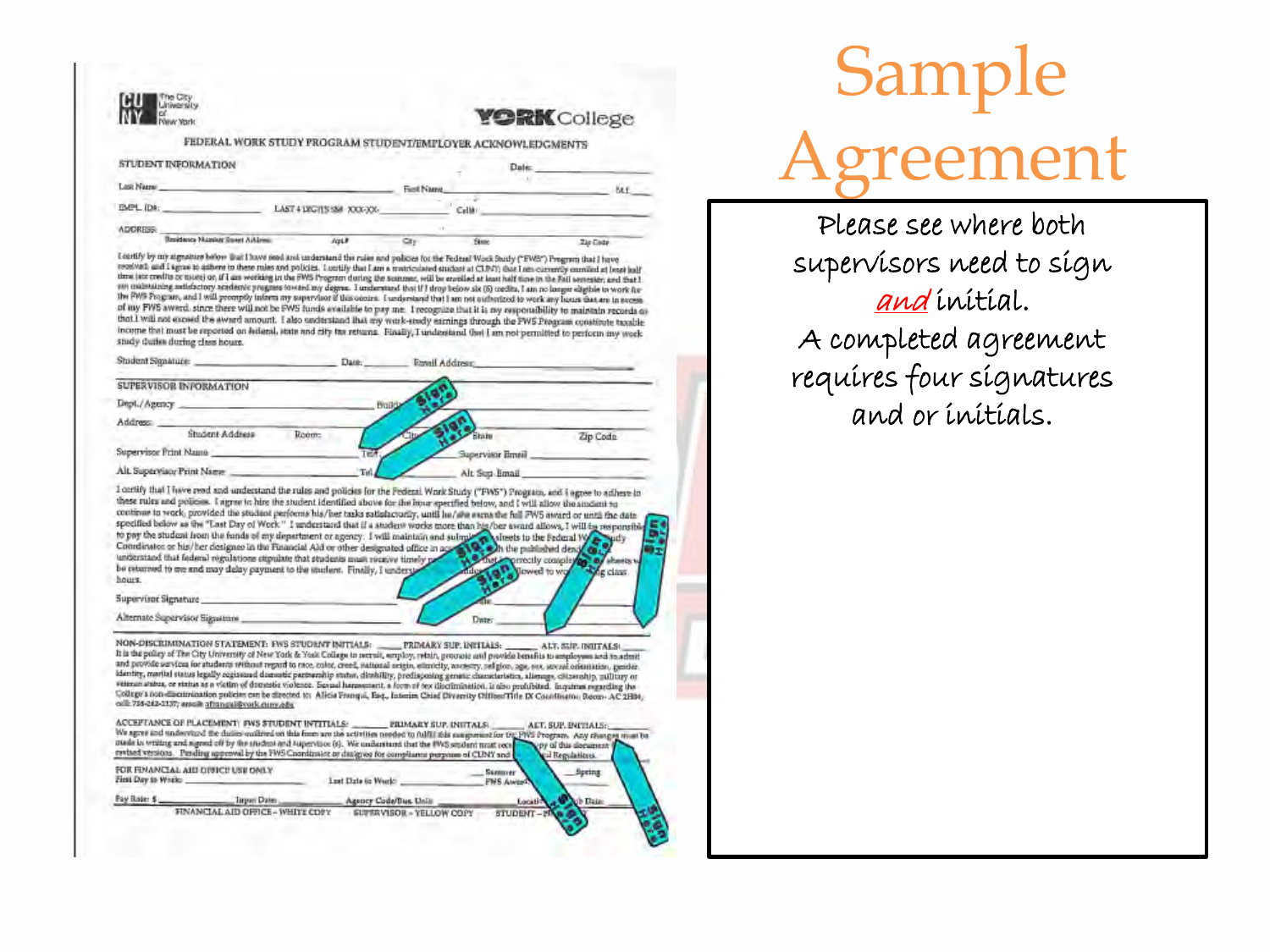| <b>YORK</b> College <b>M</b> Federal Work-Study Timesheet |
|-----------------------------------------------------------|
| <b>OFFICE OF FINANCIAL SERVICES</b>                       |

| Pay Period From:                              |                                                                                                           |                        | $\frac{1}{2}$ |             |                                 | Pay Rate Per Hour                     | 1\$                   |                                              | (B)                |
|-----------------------------------------------|-----------------------------------------------------------------------------------------------------------|------------------------|---------------|-------------|---------------------------------|---------------------------------------|-----------------------|----------------------------------------------|--------------------|
| $\mathcal{C}$                                 |                                                                                                           |                        |               |             |                                 |                                       |                       |                                              |                    |
| Agency Name/College Dapt.<br>D                |                                                                                                           |                        |               |             |                                 | é.                                    |                       |                                              |                    |
| Work Location<br>E.                           |                                                                                                           |                        |               |             |                                 |                                       |                       | Work Addmss (If alliwent from location)<br>F |                    |
| Supervisor's Name Passa Paid                  |                                                                                                           |                        |               |             |                                 |                                       | Work Telephone Number |                                              |                    |
| Student's Name: (G)<br>(Please Print)<br>Last |                                                                                                           |                        |               |             |                                 | 1D#                                   |                       |                                              |                    |
|                                               |                                                                                                           |                        |               | Pint        |                                 | <b>Total Hours Worked Per Day</b>     |                       | (H                                           |                    |
| $\mathbb{D}$                                  | DATE                                                                                                      | SUN                    | MON           | <b>TUES</b> | WED                             | <b>THURS</b>                          | FRI                   | SAT                                          | <b>TOTAL HOURS</b> |
| Week 1 begins on:                             |                                                                                                           |                        |               |             |                                 |                                       |                       |                                              |                    |
| Week 2 begins on:                             |                                                                                                           |                        |               |             |                                 |                                       |                       |                                              |                    |
| $\mathbf{J}$                                  |                                                                                                           |                        |               |             | (K)                             |                                       |                       | <b>Total Hours Per Pay Period:</b>           | (1)                |
| Supervisor's Signature                        |                                                                                                           |                        |               |             |                                 | Date                                  |                       |                                              |                    |
| 11/2012 346-14                                | White - Financial Services Copy                                                                           |                        |               |             | <b>Vallow - Supervisor Copy</b> |                                       | Pink - Student Copy   |                                              |                    |
| NOTE:<br>$.25 = 15$ mins                      |                                                                                                           | $.50 = 30 \text{ m/s}$ |               |             |                                 | $-75 = 45$ mus                        |                       |                                              |                    |
|                                               |                                                                                                           |                        |               |             |                                 | INSTRUCTIONS FOR COMPLETING TIMESHEET |                       |                                              |                    |
|                                               | 1. Students can only be paid for hours actually worked. Federal and State Law prohibit any deviation from |                        |               |             |                                 |                                       |                       |                                              |                    |

- this regulation. An unpaid work break is mandatory if the student works more than five consecutive hours: one-half hour is the minimum break allowed.
- 2. All entries must be made in ink; all changes on the timesheet must be initiated by the supervisor.
- 3. Certify the student's hours by signing your name in the space provided.
- 4. A student may work up to an average of twenty hours a week during the academic year unless you are notified otherwise by the Federal Work Study Coordinator. During certain periods, such as summer vacations, students may work full-time with permission of the college and the supervisor.
- 5. Supervisors are responsible for making sure the students do not earn more than their FWS awards.
- 6. Timesheets are for a specific period in accordance with the Schedule of Payroll Periods. There is only one payroll period per sheet. Do not split pay periods.
- 7. Total hours for the day must not include breaks, lunch or supper breaks.
- If the pay rate changes during the payroll period, an additional timesheet is to be submitted starting with 8. the beginning date of the new payrate.
- 9. Please ensure that you do not schedule students to work during their scheduled classes.
- 10. Completed time sheets must be mailed or faxed. They may not be returned in person by the student.

A late, improperly completed or illegible timesheet will substantially delay payment.

#### Timesheet Understanding To be completed by Supervisors only.

- A. Pay Period dates
- B. Pay Rate (freshman & sophomores \$17.00 \* Junior & Seniors \$17.50)
- C. Department
- D. Location Room number
- E. Supervisor's name
- F. Telephone
- G. Students name (last name, first)
- H. Student Empl. ID#
- I. Indicate hours worked each day. Total hours must not exceed 20 hrs weekly and 40 hrs for each timesheet.
- J. Supervisor Signature
- K. Date signed
- L. Total Hours

Hourly notation is as follows:<br> $25 = 15 \text{ mins}$  50

|  | ว = 15 mins | $.50 = \text{hald}$ |  |
|--|-------------|---------------------|--|
|  |             |                     |  |

 $\therefore$  hald hour (30mins) .75 – 45 mins

eg. If Susan worked

|              |                     | Week 1 Mon. $3.25$ Tues $3.75$ Wed. $4.25$ total hours is $= 11.25$ |  |
|--------------|---------------------|---------------------------------------------------------------------|--|
| Week 2 Mon 3 | Thurs 4.50 Fri 2.75 | total hours is $=$ 11.3                                             |  |

Total hours = 21.75 hours

Timesheets are due by Noon of date indicated on Payroll calendar. All timesheets submitted late will be paid next cycle. Any computing or timesheet concerns will be addressed to supervisors. If students are not being paid, please let your student be aware before expected date of payment.

Each student is emailed every time they are paid to let them know to expect a payment and information on remaining award & hours.

It is expected that both student and supervisor keep track of remaining hours. Hours worked in excess of allotted FWS grant may have to be paid by departmental budget.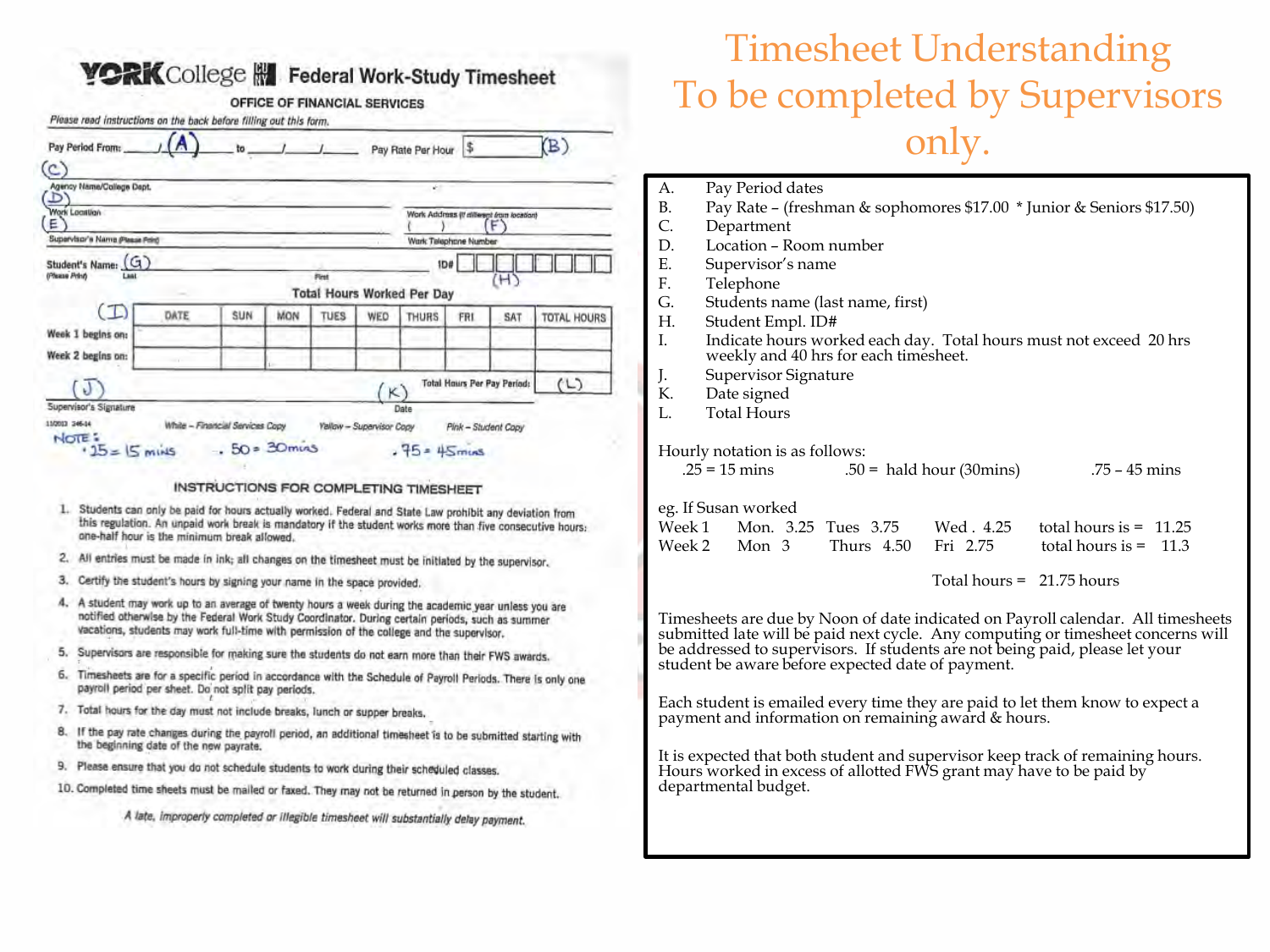Completed Supervisor Orientation Training for Academic Year: \_\_\_\_\_\_\_\_ Department :

I have read, understand and will enforce all the FWS regulations regarding the responsibilities and expectation of a FWS supervisor.

Supervisor Name

 $\frac{1}{2}$  ,  $\frac{1}{2}$  ,  $\frac{1}{2}$  ,  $\frac{1}{2}$  ,  $\frac{1}{2}$  ,  $\frac{1}{2}$  ,  $\frac{1}{2}$  ,  $\frac{1}{2}$  ,  $\frac{1}{2}$  ,  $\frac{1}{2}$  ,  $\frac{1}{2}$  ,  $\frac{1}{2}$  ,  $\frac{1}{2}$  ,  $\frac{1}{2}$  ,  $\frac{1}{2}$  ,  $\frac{1}{2}$  ,  $\frac{1}{2}$  ,  $\frac{1}{2}$  ,  $\frac{1$ 

\_\_\_\_\_\_\_\_\_\_\_\_\_\_\_\_\_\_\_\_\_\_\_\_

Date



**Print and submit**